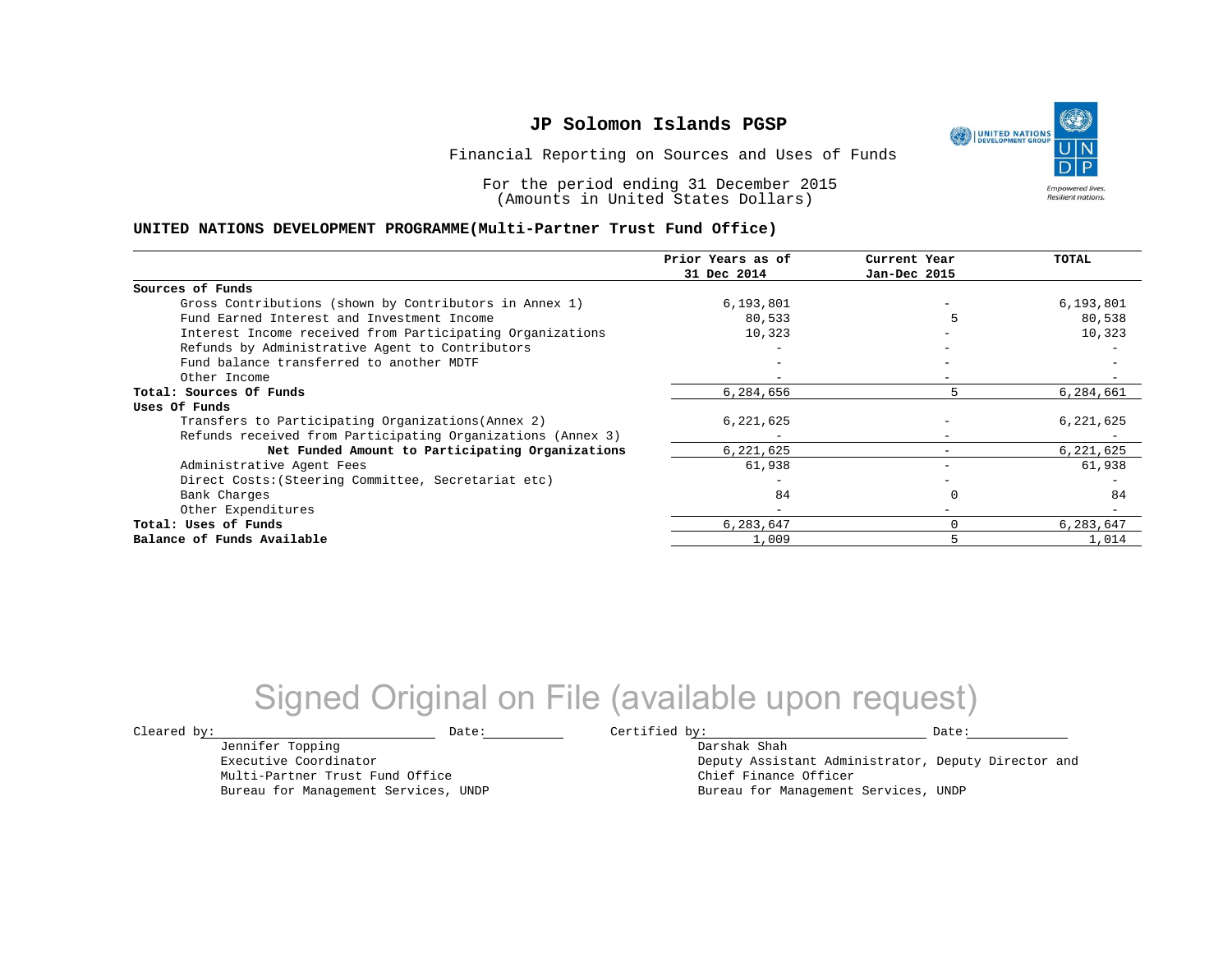

Financial Reporting on Sources and Uses of Funds

For the period ending 31 December 2015 (Amounts in United States Dollars)

#### **UNITED NATIONS DEVELOPMENT PROGRAMME(Multi-Partner Trust Fund Office)**

**Annex - 1: Gross Contributions**

|                                | Prior Years as of | Current Year             | TOTAL     |
|--------------------------------|-------------------|--------------------------|-----------|
|                                | 31 Dec 2014       | Jan-Dec 2015             |           |
| Contributors                   |                   |                          |           |
| Australian Agency for Int'l De | 6,193,801         | $\overline{\phantom{0}}$ | 6,193,801 |
| Total: Contributions           | 6, 193, 801       | $-$                      | 6,193,801 |

# Signed Original on File (available upon request)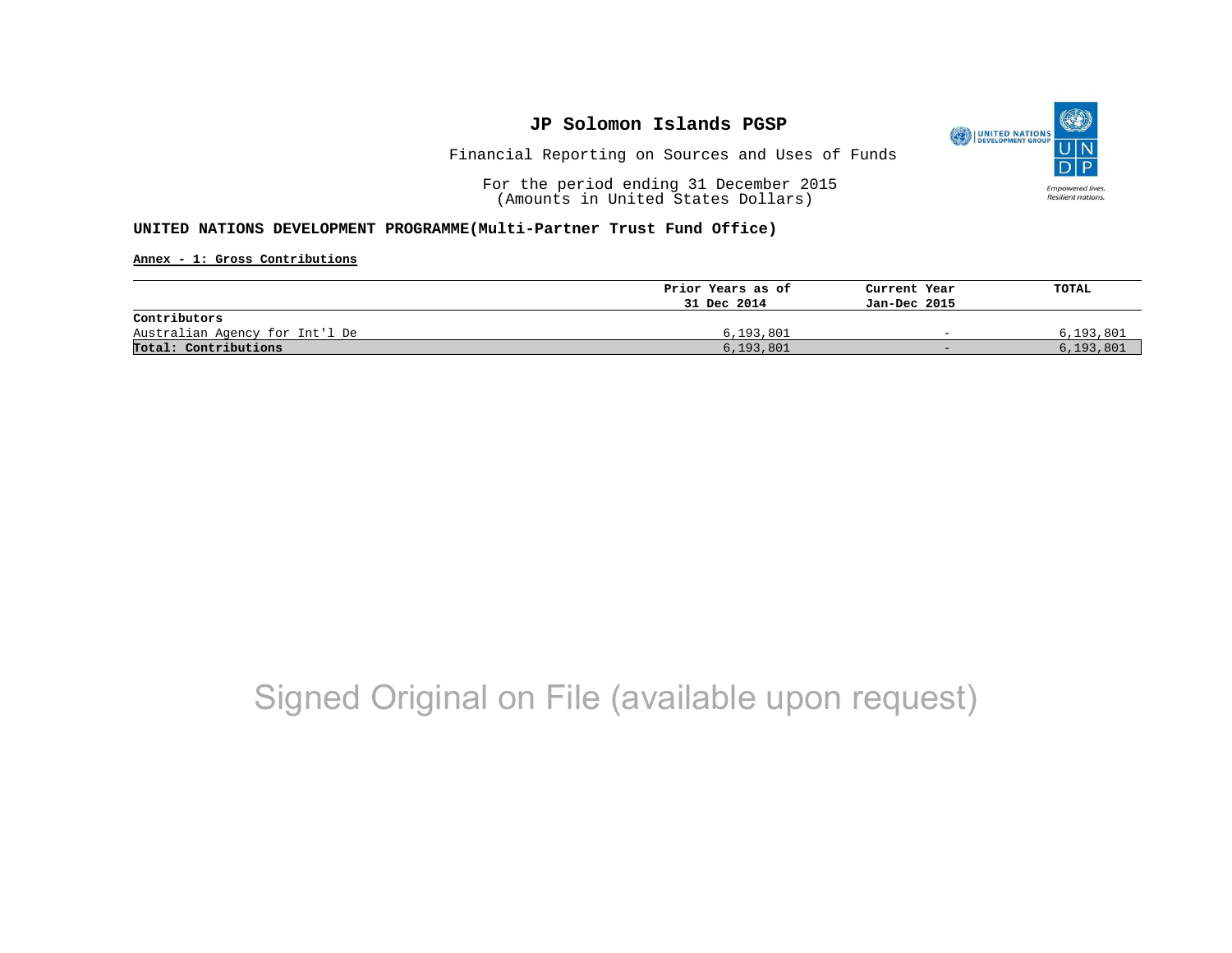

Financial Reporting on Sources and Uses of Funds

For the period ending 31 December 2015 (Amounts in United States Dollars)

#### **UNITED NATIONS DEVELOPMENT PROGRAMME(Multi-Partner Trust Fund Office)**

#### **Annex - 2: Transfers to Participating Organizations**

|                                                | Prior Years as of | Current Year             | TOTAL     |
|------------------------------------------------|-------------------|--------------------------|-----------|
|                                                | 31 Dec 2014       | Jan-Dec 2015             |           |
| UNCDF                                          | 4,728,435         | $\overline{\phantom{a}}$ | 4,728,435 |
| UNDP                                           | 1,493,190         | $\overline{\phantom{0}}$ | 1,493,190 |
| Total Transfers to Participating Organizations | 6,221,625         | $-$                      | 6,221,625 |

# Signed Original on File (available upon request)